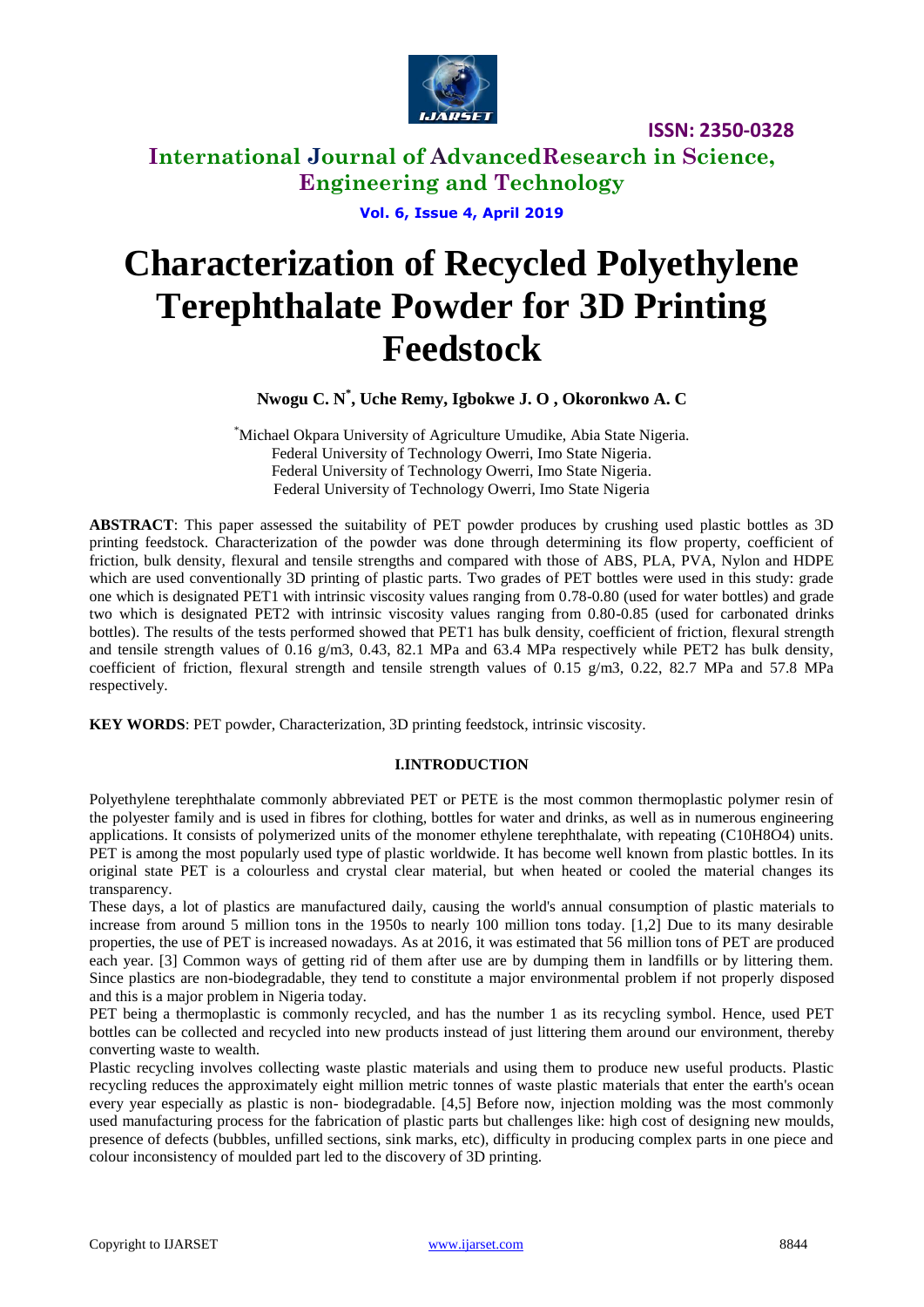

# **International Journal of AdvancedResearch in Science, Engineering and Technology**

## **Vol. 6, Issue 4, April 2019**

3D printing otherwise known as additive manufacturing (AM) is a process of making three dimensional solid objects from a digital file. It refers to processes used to synthesize a three-dimensional object in which successive layers of material are formed under computer control to create objects of almost any shape or geometry. [6]

A large number of 3D printing processes are now available. The various processes differ in the way layers are placed to create objects. Also, different processes are capable of printing different materials. Some methods melt or soften the material to produce the layers, for example: selective laser melting (SLM), selective laser sintering (SLS), selective heat sintering (SHS), fused deposition modeling (FDM). Other methods use different complex techniques to cure liquid materials. One example of such methods is stereolithography (SLA). Each method has its own advantages and drawbacks. [7]

Production of locally manufactured 3D printing feedstock is presently the greatest challenge of 3D printing in Nigeria and most other third world countries. This feedstock can either be in filament form (for FDM/FFF printers) or powder form (for SLS and SLM printers).

The most sophisticated 3D printers use powdered materials. These powders are then selectively fused with heat generally from a laser. The power of this method is that it can work with almost any material i.e. if something can be turned into powder, there is generally a way to print it. PET, having high tensile and mechanical strength, toughness and hardness can therefore be converted to powder and used to print machine parts. To ensure that standard parts are produced, mechanical properties of the PET powder must be tested to ascertain its suitability for 3D printing. Achieving this goal will solve two major problems: plastic waste management and availability of locally produced 3D printing feedstock.

### **II. OBJECTIVES OF THE STUDY**

The main objective of this work is therefore the characterization of recycled polyethylene terephthalate powder for 3D printing feedstock. The specific objectives are:

i. Experimental determination of the mechanical properties of recycled PET powder.

- ii. Estimation of flow property of PET powder through its coefficient of friction and compressibility index values.
- iii. Comparative evaluation of the material properties of PET powder with other thermoplastics.

#### **III. METHODOLOGY**

Recycled PET powder produced by a plastic crusher was characterized and its properties (mechanical and physical properties) desirable for 3D printing were determined. Properties investigated include: flow property of the powder, bulk density, flexural strength, tensile strength and coefficient of friction. The two grades of PET bottles i.e. grade one which is designated PET1 with intrinsic viscosity values ranging from 0.78-0.80 (used for water bottles) and grade two which is designated PET2 with intrinsic viscosity values ranging from 0.80-0.85 (used for carbonated drinks bottles) were crushed separately. Each test performed was carried out in five (5) different experimental runs for both PET1 and PET2.

#### **A) DETERMINATION OF FLOW PROPERTY OF THE POWDER**

Flow properties of a powder or other bulk materials refer to its flow-ability or a measure of its free flowing ability. It is a mechanical property. Flow-ability of powder in 3D printing is necessary to ensure product consistency, uniform feed during printing and weight uniformity of printed products. Factors influencing flow properties include: bulk density of powder, particle size, particle shape, porosity and moisture content. There are several methods for determining the flow properties of powders, some of which include: angle of repose, compressibility index, dispersibility, and flow through an orifice. The angle of repose and compressibility index methods were used to determine the flow properties of the plastic powder produced in this work, because of their simplicity.

Angle of repose is the maximum possible angle between surface of a pile of powder and the horizontal plain as shown in Figure 1. It is used to measure frictional forces in a loose powder. The angle of repose of the powder was determined using the experimental setup shown in Figure 2.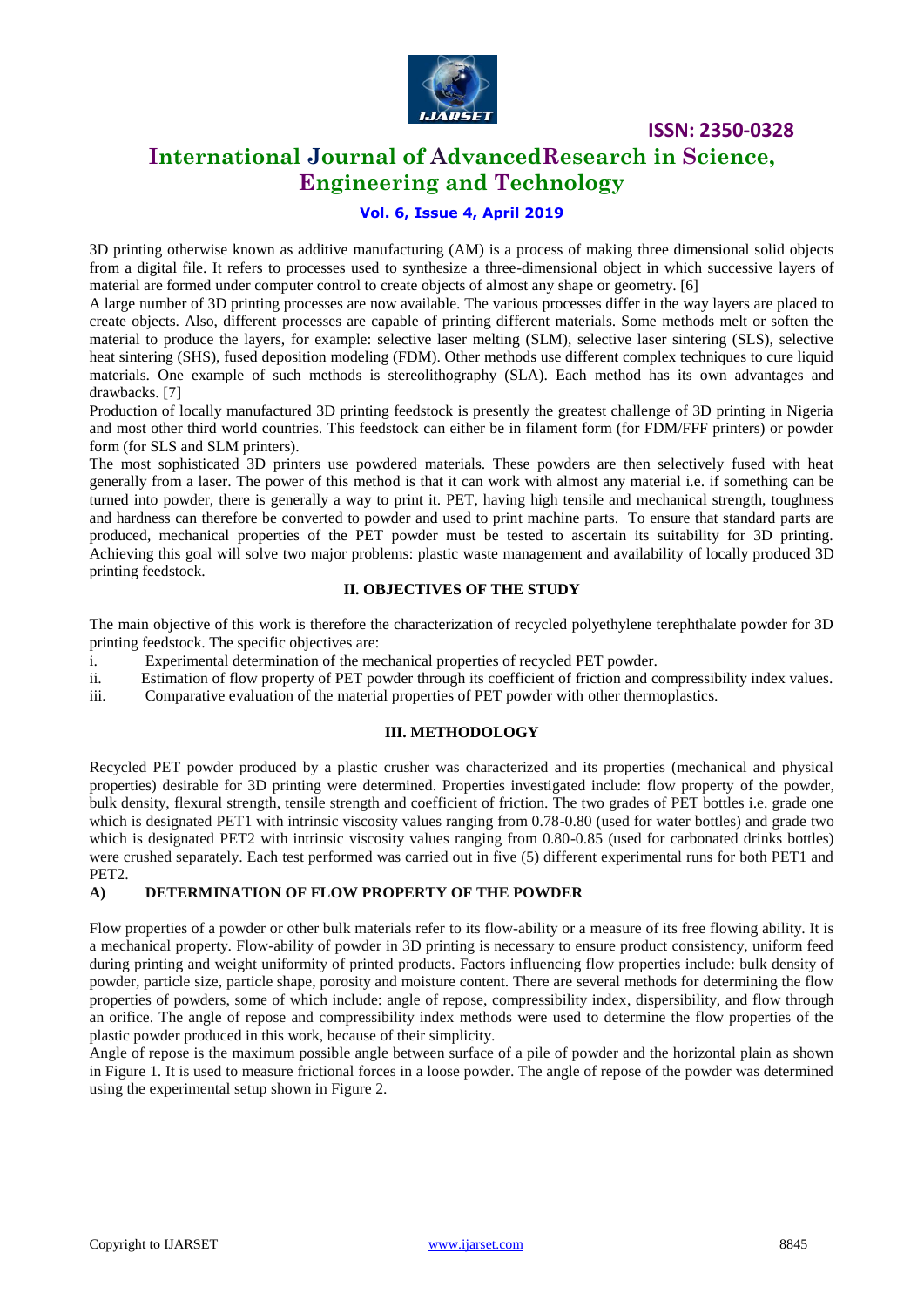

# **International Journal of AdvancedResearch in Science, Engineering and Technology**

**ISSN: 2350-0328**

## **Vol. 6, Issue 4, April 2019**



Fig. 1: Schematic of angle of repose (AOR) measurement



Fig. 2: Experimental determination of angle of repose

As more material is added to the pile, it slides down the sides until the mutual friction of the particles, producing a surface at an angle θ, is in equilibrium with the gravitational force. The angle of repose is calculated using equation 1.<br>  $\theta = \tan^{-1} \frac{\hbar}{r}$  (1) (1)

Where:

 $h =$  height of the pile  $r =$  radius of the base of the pile  $\theta$  = angle of repose Alternatively, when opposite sides of a pile are measured, equation 2 is used instead.

$$
\theta = \cos^{-1} \frac{b}{l_1 + l_2} \tag{2}
$$

Where:  $D =$  diameter of the base L1 and  $12$  = the opposite sides of the pile

Table 1 summarizes the relationship between angle of repose and flow property of a powder.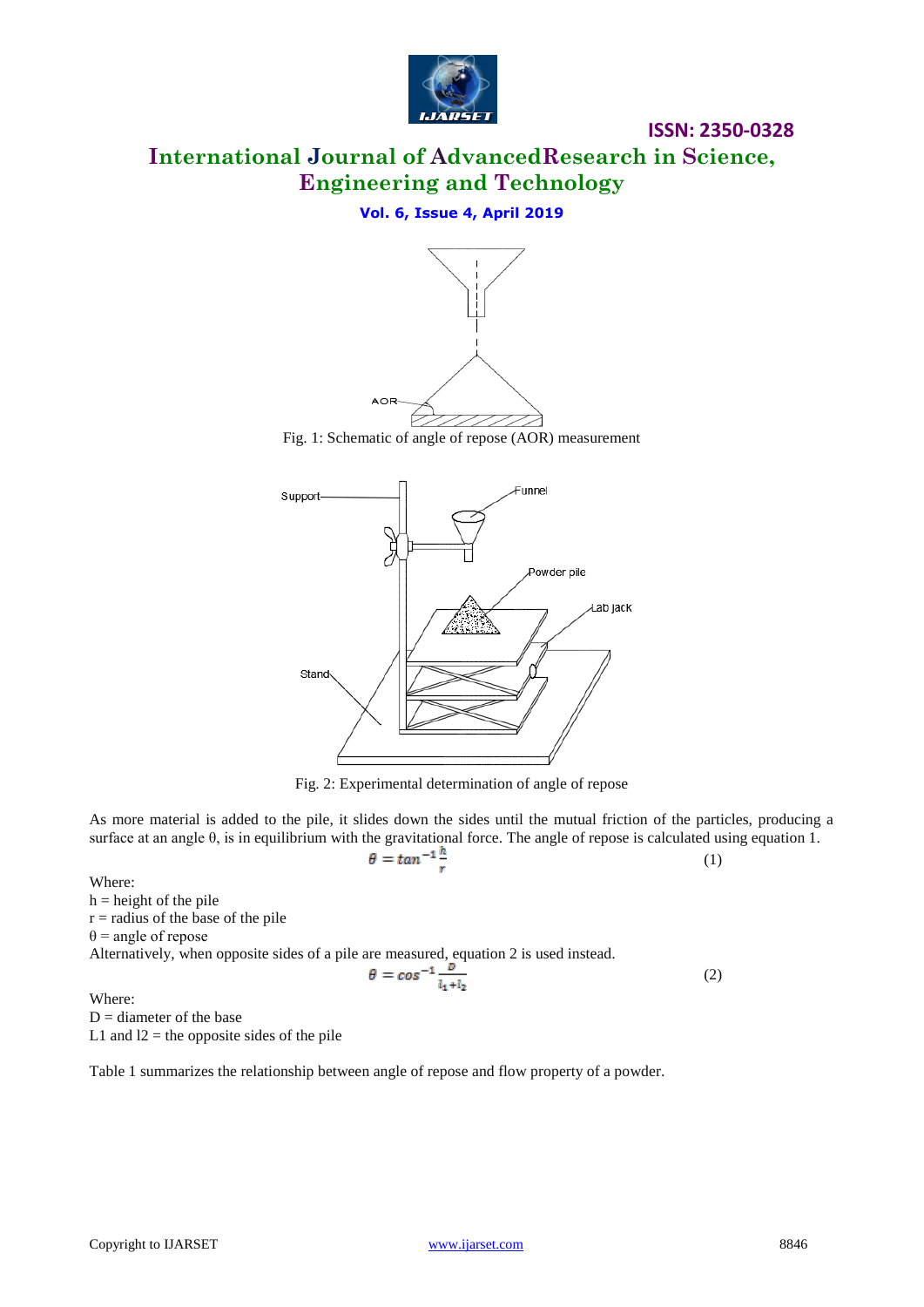

# **International Journal of AdvancedResearch in Science, Engineering and Technology**

## **Vol. 6, Issue 4, April 2019**

Table 1: Relationship between angles of repose and flow property

| Angle of repose | <b>Flow property</b> |
|-----------------|----------------------|
| <25             | Excellent            |
| $25 - 30$       | Good                 |
| $30-40$         | Passable             |
| >40             | Very poor            |

Table 1 shows an inverse relationship between angles of repose and flow property. Hence, flow property of any powdered material can be estimated through the angle of repose.

The compressibility index on the other hand is a measure of the products ability to settle, and permit an assessment of the relative importance of inter-particulate interactions. The effects of these inter-particulate interactions are negligible for free-flowing powders. For poorly flowing materials, there are greater inter-particulate interactions. The differences are reflected in the compressibility index which is expressed in equation 3. [8]

$$
compressibility index = \frac{100(v_0 - v_f)}{v_0}
$$
 (3)

Where:

 $\overline{a}$ 

 $V_0$  = unsettled apparent volume (bulk volume)  $V_f$  = final tapped volume

As seen in table 2, the compressibility index also estimates the flow characteristics of a powder.

| Compressibility index $(\% )$ | <b>Flow property</b> |  |
|-------------------------------|----------------------|--|
| $1 - 10$                      | Excellent            |  |
| $11 - 15$                     | Good                 |  |
| $16-20$                       | Fair                 |  |
| $21 - 25$                     | Passable             |  |
| $26 - 31$                     | Poor                 |  |
| 32-37                         | Very poor            |  |
| >38                           | Very, very poor      |  |
| Source: [9]                   |                      |  |

Table 2: relationship between compressibility index and flow property

#### **B) DETERMINATION OF COEFFICIENT OF FRICTION**

Coefficient of friction shows the relationship between frictional force and the normal reaction between two objects. Generally, coefficient of friction, μ of any structural surface with respect to another is related to its angle of repose, θ as shown in equation 4. [10]

$$
\mu = \tan \theta \tag{4}
$$

#### **C) DETERMINATION OF BULK DENSITY**

Bulk density is a property commonly associated with solids in powder or granule form. Bulk density is used mostly in reference to mineral components (soil, gravel), chemical substances, (pharmaceutical) ingredients, foodstuff, or any other masses of particulate matter. The bulk density of a material is the ratio of the mass of the material to the volume it occupies. The total volume includes particle volume, inter-particle void volume, and internal pore volume. [11] Bulk density is given in g/ml, and depends on both the density of the powder particles and on the arrangement of the powder particles.

Bulk density depends on how a material is handled. Hence, it is not an intrinsic property of a material. A powder poured into a cylinder for instance will have a particular bulk density. If the cylinder is disturbed or shaked, the powder particles will move and usually settle closer together (compact). This will result in a higher bulk density value. For this reason, the bulk density of powders can be described both as "freely settled" (or "poured" density) and "tapped" density (where the tapped density refers to the bulk density of the powder after a specified compaction process, usually involving vibration or shaking of the container.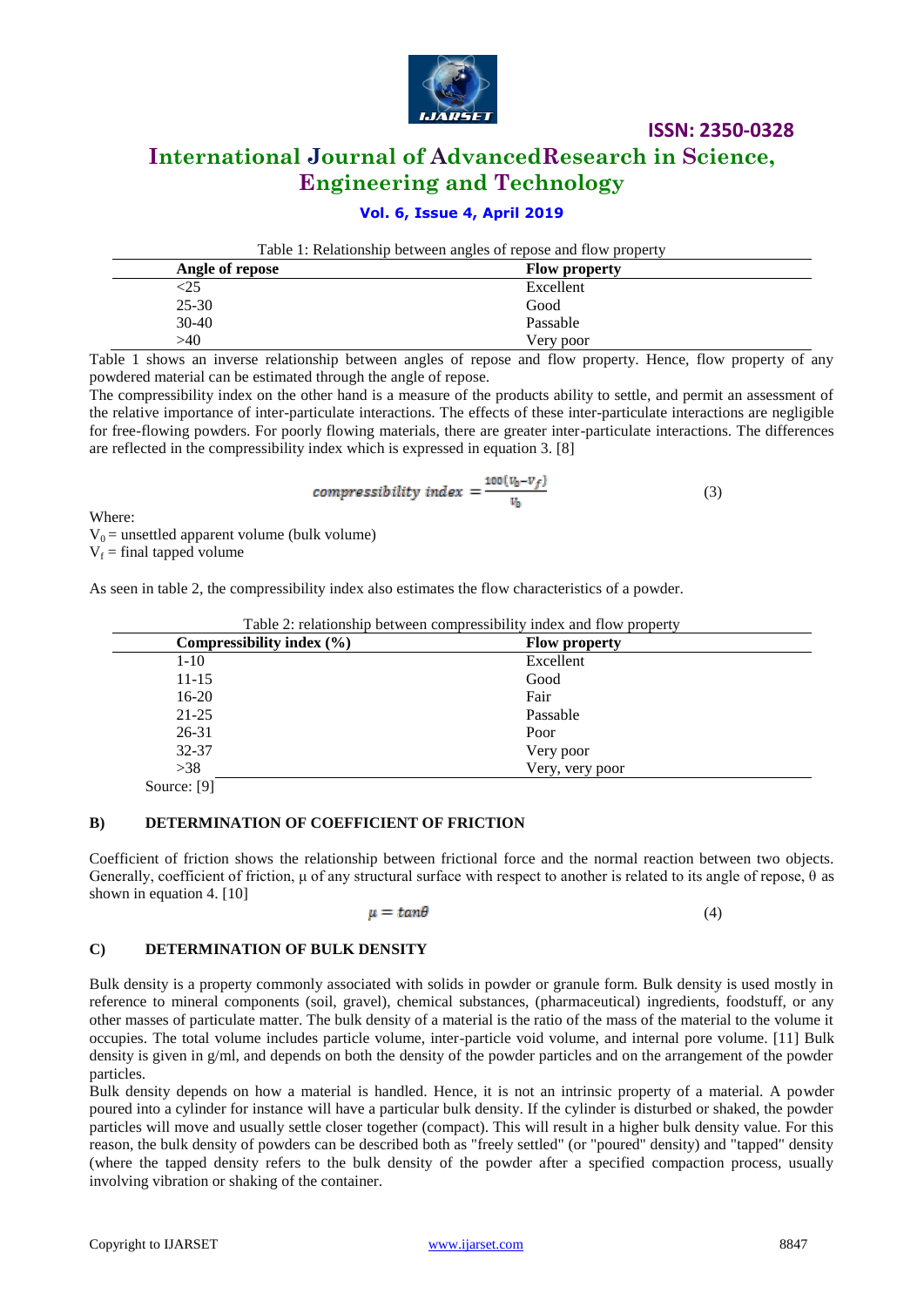

# **International Journal of AdvancedResearch in Science, Engineering and Technology**

## **Vol. 6, Issue 4, April 2019**

The bulk density of the processed powder was obtained by adding a known mass of the powder to a graduated cylinder and density calculated using equation 5.

$$
\rho_b = \frac{M_p}{v_t} \tag{5}
$$

Where:

 $Mp =$  mass of powder

 $V_t$ = total volume occupied by the powder

#### **D) DETERMINATION OF FLEXURAL STRENGTH**

Another name for flexural strength is modulus of rupture, or bend strength, or transverse rupture strength. It is a material property, defined as the stress in a material just before it yields in a flexure test. [12] The most common way of determining flexural strength is through the transverse bending test. Here, a specimen having either a circular or rectangular cross-section is bent until fracture or yielding using a three point flexural test technique. The three-point bending flexural test provides values for the modulus of elasticity in bending (E), flexural stress ( $\sigma$ ), flexural strain ( $\epsilon$ ) and the flexural stress–strain response of the material. Specimen preparation and testing is always very easy in the three-point flexural test. This is the major advantage of this method. The flexural strength (σ) represents the highest stress experienced within the material at its moment of yield.

To perform this test, the plastic powder was extruded into a filament of 2.5mm diameter using an extrusion machine. The filament was then tested on a flexural test machine.

The bed of the testing machine was provided with two steel rollers, 38 mm in diameter, on which the specimen was supported, and these rollers were mounted such that the distance from centre to centre is 3D, where D is the diameter of the specimen as shown in Figure 3. The load was applied through two similar rollers mounted at the third points of the supporting span, and given a centre to centre distance of D. The load was divided equally between the two loading rollers, and all rollers were mounted in such a manner that the load is applied axially and without subjecting the specimen to any torsional stresses or restraints.





The test specimen was placed in the machine correctly centred with the longitudinal axis of the specimen at right angles to the rollers. Flexural strength was determined from equation 6. [13]

$$
\sigma = \frac{FL}{\pi R^3}
$$

(6)

Where;

 $F =$  Load at a given point on the load deflection curve,  $(N)$ 

 $L =$  Support span, (mm)

 $R =$  Radius of the specimen (mm)

#### **E) DETERMINATION OF TENSILE STRENGTH**

Ultimate tensile strength (UTS), often shortened to tensile strength (TS) or ultimate strength [14,15] is the capacity of a material or structure to resist loads that have a tendency to elongate unlike compressive strength, which withstands loads tending to reduce size (compress). Hence, tensile strength resists tension (force tending to pull apart), while compressive strength resists compression (force tending to push together). Tensile strength is a measure of the maximum stress a material can be able to withstand as it is stretched or pulled before failing (breaking).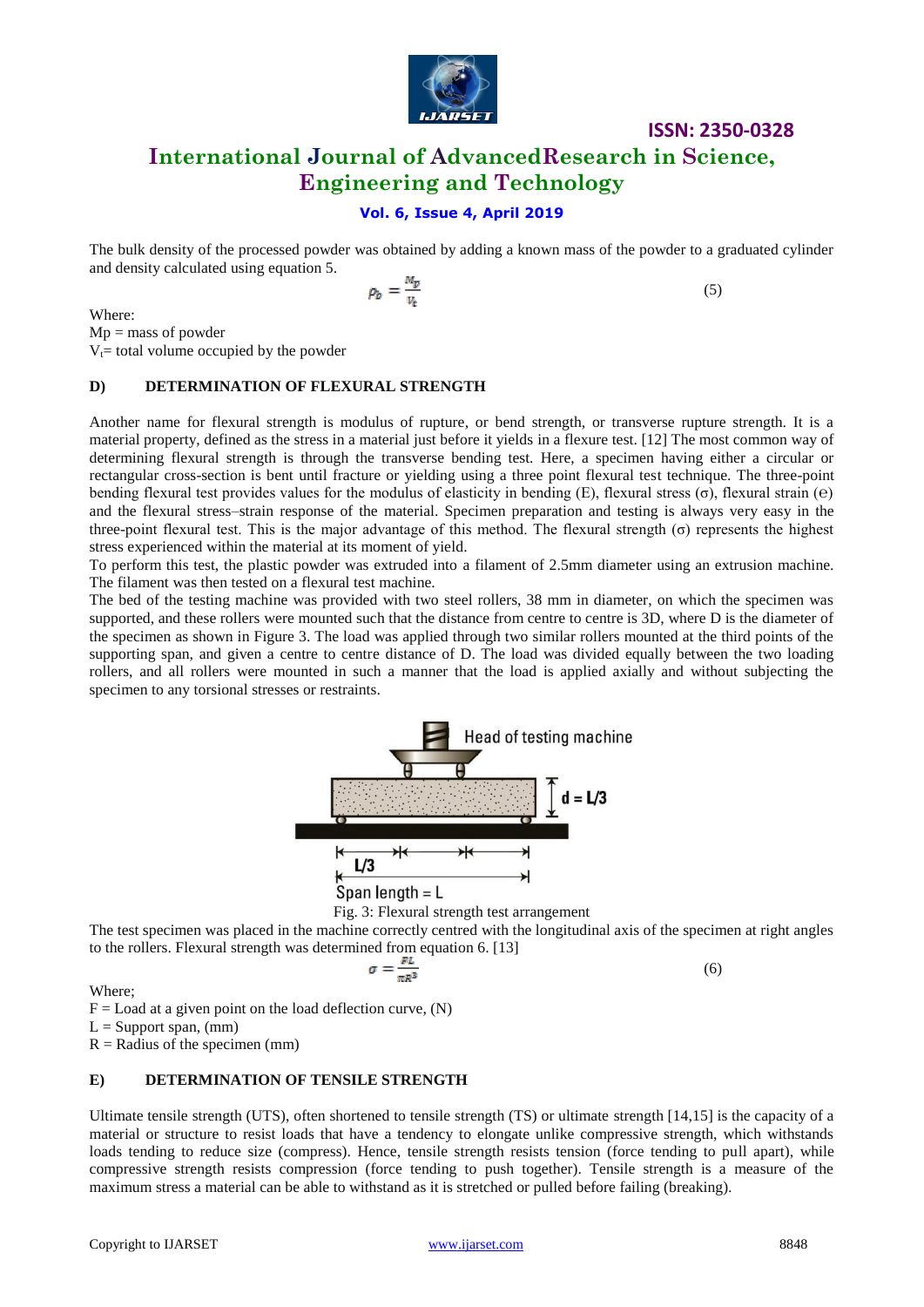

**International Journal of AdvancedResearch in Science, Engineering and Technology**

# **Vol. 6, Issue 4, April 2019**

Tensile strength is determined through a tensile test by recording and plotting the engineering stress versus strain. The highest point of the stress–strain curve is the UTS. Tensile test is a major engineering and materials science test which subjects a sample to a controlled tension until failure. To determine the tensile strength of the plastic powder produced, the powder was again extruded into a filament. The filament was secured horizontally and heavy weights were increasingly hung on it until it broke. The weight of the load it finally took to break the wire is its breaking strength. Obviously a bigger wire will take more weight to break than a smaller one. Hence, to determine the property of the sample itself, stress must be measured. Stress is simply the quantity of weight pulling on the wire, divided by the cross sectional area. As the loads where added, the elongation of the gauge section of the wire was recorded against the applied force. The gauge section of the wire is the region between two marks made on the specimen. The initial gauge length L<sup>0</sup> was obtained as the distance between the marks before adding any load. Change in gauge length ∆L was also determined each time a load was added. The elongation measurement was used to calculate the engineering strain, ε, using equation 7.

$$
\varepsilon = \frac{\Delta L}{L_0} = \frac{L - L_0}{L_0} \tag{7}
$$

Where;

 $\Delta L =$ Change in gauge length  $L_0$  = Initial gauge length  $L =$  Final gauge length

The force measurement is used to calculate the engineering stress, σ, using equation 8.

(8)

Where;  $F =$ Tensile force  $A =$  Nominal cross section of the specimen

#### **IV. EXPERIMENTAL RESULTS**

The results of the experimental determination of the angle of repose and compressibility index of the plastic powder as per each experimental procedure described in section 2.1 are presented in table 3.

| Table 3: Angle of repose and compressibility index of PET1 and PET2 powders |  |  |
|-----------------------------------------------------------------------------|--|--|
|-----------------------------------------------------------------------------|--|--|

|     | Angle of Repose $(\Theta)$ |                  | Compressibility Index $(\% )$ |                  |
|-----|----------------------------|------------------|-------------------------------|------------------|
| S/n | PET1                       | PET <sub>2</sub> | PET1                          | PET <sub>2</sub> |
|     | 22.05                      | 12.60            | 12.50                         | 3.63             |
|     | 23.00                      | 13.09            | 11.80                         | 5.00             |
|     | 23.01                      | 12.11            | 13.01                         | 4.21             |
|     | 24.00                      | 12.58            | 11.06                         | 3.77             |
|     | 23.29                      | 19 97            | 12.73                         |                  |

Table 3 shows angle of repose and compressibility index values obtained in five experimental runs, as well as their respective mean values for PET1 and PET2. It can be seen that for the angle of repose experiments, all the values obtained for both PET1 and PET2 fall below 25. With PET2 giving much lower values than PET1. This implies excellent flow-ability as indicated in table 1, although PET2 has better flow property since their values are lower than those of PET1. Also, compressibility index values of PET1 fall between 11 and 15 while PET2 gave values less than 10. Hence, PET1 has good compressibility index while PET2 has excellent compressibility index as indicated in table 2. Generally, both the angle of repose and compressibility index experiments show that PET2 has better flow property although both grades are suitable for 3D printing. Excellent flow property implies that parts printed with the material will have weight uniformity.

Results of the mechanical properties of the powder investigated in comparison with other conventional 3D printing materials are displayed in Table 4.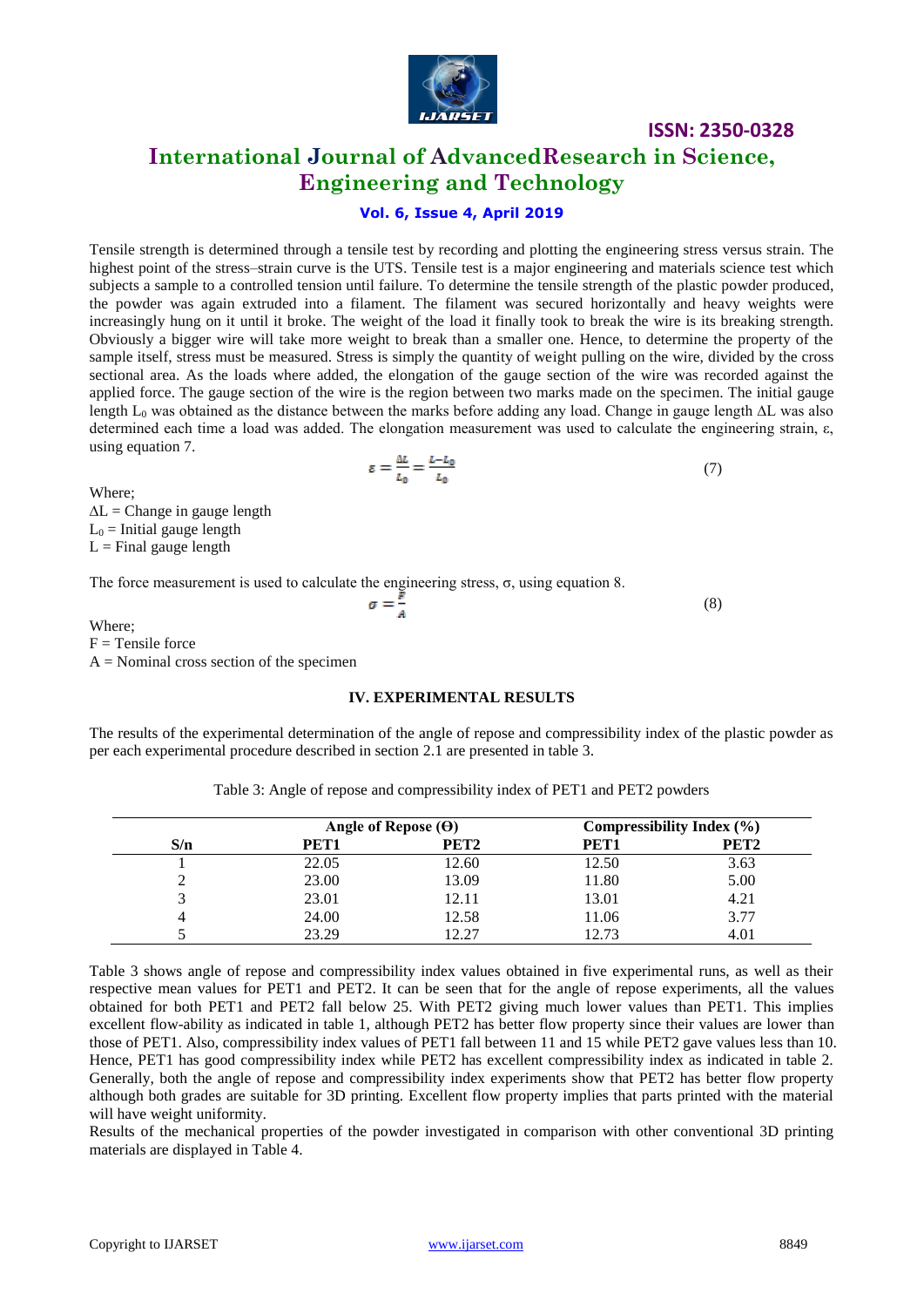

# **International Journal of AdvancedResearch in Science, Engineering and Technology**

## **Vol. 6, Issue 4, April 2019**

Table 4: Mechanical properties of the PET powder in comparison with other plastics usedfor 3D printing.

| <b>Material</b>  | <b>Bulk densty,</b><br>$\rho$ (g/m <sup>3</sup> ) | <b>Coefficient of</b><br>friction, $\mu$ | Flexural strength, $\sigma$<br>(Mpa) | Tensile strength, $\sigma_{ts}$<br>(Mpa) |
|------------------|---------------------------------------------------|------------------------------------------|--------------------------------------|------------------------------------------|
| <b>ABS</b>       | $0.25 - 0.36$                                     | $0.08 - 0.46$                            | 51.2-75                              | $25 - 50$                                |
| <b>PLA</b>       | 1.3                                               |                                          | 48-110                               | 61-66                                    |
| <b>PVA</b>       | $0.4 - 0.67$                                      | 0.332                                    |                                      |                                          |
| <b>Nylon</b>     | 1.13-1.35                                         | $0.15 - 0.25$                            | 85-103.42                            | 90-185                                   |
| <b>HDPE</b>      | $0.497 - 0.61$                                    | $0.24 - 0.29$                            | 31.7-62.5                            | $21 - 24$                                |
| PET <sub>1</sub> | 0.16                                              | 0.43                                     | 82.1                                 | 63.4                                     |
| PET <sub>2</sub> | 0.15                                              | 0.22                                     | 82.7                                 | 57.8                                     |

Table 4 shows some mechanical properties of the processed PET powder as well as other plastic materials used for 3D printing. From Table 4, it can be seen that bulk density of PET1 and PET2 were obtained as 0.16 g/m3 and 0.15 g/m3 respectively. Only PLA and Nylon have lower values. This implies that the processed PET powder is suitable for light weight applications. Also, coefficients of friction of PET1 and PET2 were determined as 0.43 and 0.22 respectively. These coefficient of friction values were determined from the average angle of repose of PET1 and PET2 (as shown in table 3) using the relation in equation 4.

Flexural strengths of PET1 and PET2 were obtained as 82.1 MPa and 82.7 MPa respectively as shown in table 4, while Tensile strength gave values of 63.4 MPa for PET1 and 57.8 MPa for PET2.

Generally, PET1 has bulk density, coefficient of friction, flexural strength and tensile strength values of 0.16  $g/m3$ , 0.43, 82.1 MPa and 63.4 MPa respectively while PET2 has bulk density, coefficient of friction, flexural strength and tensile strength values of 0.15 g/m3, 0.22, 82.7 MPa and 57.8 MPa respectively.

#### **V.CONCLUSION**

Plastic powder produced by crushing used PET bottles was characterized to determine its suitability for 3D printing. Flow property, bulk density, flexural strength, tensile strength and coefficient of friction of the powder were determined experimentally. These tests were performed separately on two grades of PET bottles (PET1 and PET2). PET1 is the grade used for water bottles while PET2 is the grade used for carbonated drinks bottles.

Experimental results show that both PET1 and PET2 have very good flow property. Also, comparison with other 3D printing plastics like: ABS, PLA, PVA, Nylon and HDPE shows that the PET powder is suitable for 3D printing. This study solves two major problems: plastic waste management and availability of locally produced 3D printing feedstock, which is currently the greatest challenge of 3D printing in Nigeria.

#### **REFERENCES**

[1] PlasticsEurope. The Compelling Facts About Plastics 2009-An analysis of European plastics production, demand and recovery for 2008. Association of Plastics Manufacturers, Avenue E. van Nieuwenhuyse 4/3 B-1160 Brussels – Belgium, 2008.

[2] Andrady A. L,. An environmental primer In Plastics and the environment, Hoboken, NJ: Wiley Interscience, 2003, pp. 3–76.

[3] ShaliniSaxena. Newly Identified Bacteria Cleans up Common Plastic. ArsTechnica. Retrieved 21 March, 2016.

[4] Hardesty Britta and Wilcox Chris. Eight Million Tonnes of Plastics are going into the Ocean Each Year. Academic Rigour, Journalistic Flair. The conversation Africa, Inc. 2015.

[5] Jambeck Jenna, Geyer Roland, Wilcox Chris, Siegler Theodore, Perryman Miriam, Andrady Anthony, Narayan Ramani and Lavender

Kara. Plastic Waste Inputs from Land into the Ocean. American Association of the Advancement of Science (AAAS), 2015, ISSN 1095-9203. [6] Cummins Kate. The rise of additive manufacturing: The Engineer. Centaur Communications Ltd Wells Point, 79 wells Street, London W1T3QN, 2010.

[7] The Economist. A whole new dimension: rich homes can afford 3D printers. The economist newspaper Ltd. 2007.

[8] Changquan Calvin Sun. Powder Flow Fundamentals, Characterization and Pharmaceutical Applications. University of Minnesota, 2015.

[9] Carr RL. Evaluating flow properties of solids. ChemEng 1965; 72:163-168.

[10] Nwankwojike B. N. Angle of Repose of Digested Oil Palm Fruit Mash and Pulp on Steel. International Journal of Innovative Technology and Creative Engineering. Vol. 2 No 2, 2012, Pp 14, ISSN: 2045-8711.

[11] Buckman Henry O., Brady Nyle C. The Nature and Property of Soils - A College Text of Edaphology (11th edition). New York MacMillian Publisher, New York, 2002.